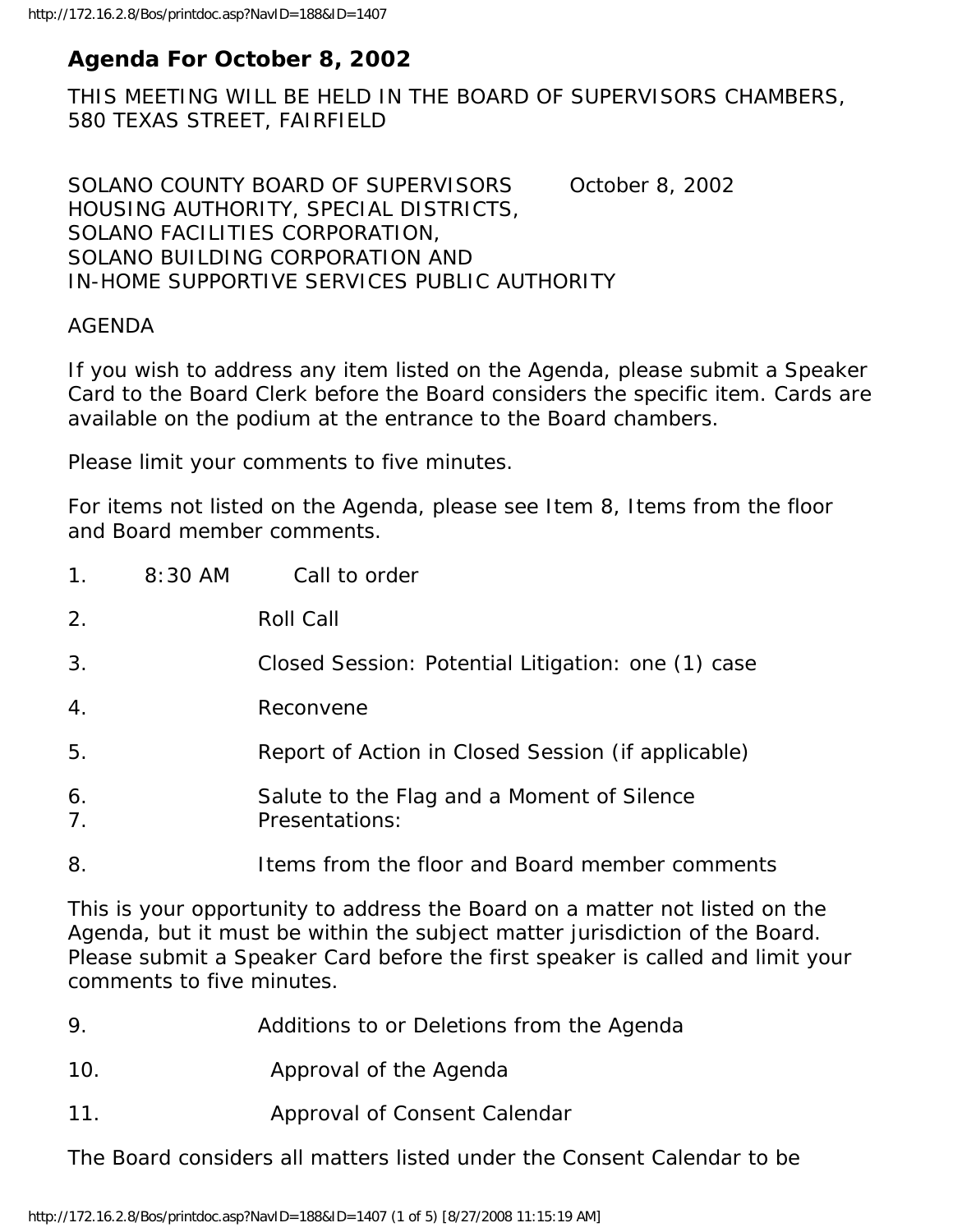routine and will adopt them in one motion. There will be no discussion on these items before the Board votes on the motion unless Board members, staff or the public request specific items be discussed and/or removed from the Consent Calendar. If you wish to address specific items on the Consent Calendar, please submit a Speaker Card before the Board takes action on the Consent Calendar and appropriately limit your comments to five minutes.

# CONSENT CALENDAR

#### GENERAL GOVERNMENT

12. Clerk of the Board of Supervisors:

Approval of Minutes: Board of Supervisors September 10, 2002; Rural North Vacaville Water District September 10, 2002; Solano County Building Corporation September 10, 2002; Solano County Facilities Corporation September 10, 2002

13. Auditor-Controller:

Accept follow-up report on the Internal Control Review of the Solano County Redemption Process and direct the Tax Collector's Office and the Auditor-Controller's Office to continue to take corrective action on those conditions still unresolved

#### HEALTH AND SOCIAL SERVICES

14. Health and Social Services:

Approval of an amendment to the contract with the House of Acts in the amount of \$23,083 for a total contract amount of \$110,075 for FY2001/02 under the Bay Area Services Network (BASN) to provide alcohol and drug treatment services to State Department of Corrections Parolees (fully funded with BASN funds – no County funding required)

## CRIMINAL JUSTICE

## 15. Probation:

Approval of an appropriation transfer in the amount of \$261,040 from General Fund Contingencies to cover the past due amount with the California Youth Authority (4/5 vote required)

#### LAND USE/TRANSPORTATION:

## **OTHER**

## 16. Agriculture:

Approval of a resolution authorizing the Agricultural Commissioner to sign the Olive Fruit Fly Detection Trapping Agreement with the State in the amount of \$18,000 and any amendments for the period of July 1, 2002 through June 30, 2003; approval of an appropriation transfer from Unanticipated Revenue in the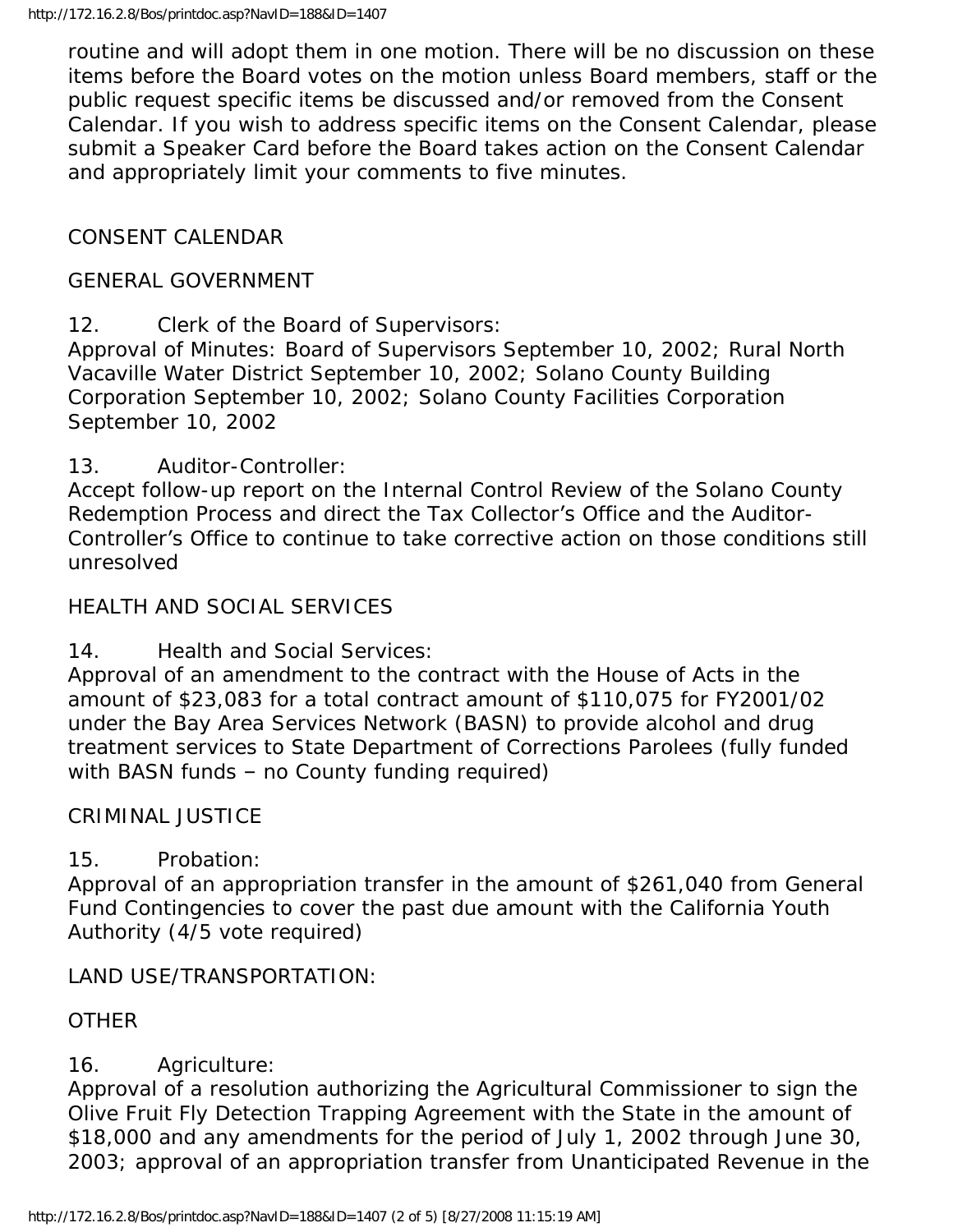amount of \$12,500 (4/5 vote required)

# SPECIAL DISTRICTS GOVERNED BY THE BOARD OF SUPERVISORS:

Rural North Vacaville Water District

17. Environmental Management:

A) Approval of the Rural North Vacaville Water District Revised Rules and Regulations and Draft Operational Rules

B) Confirm authorized expenditures and approve Amendment No. 12 for \$47,458 to the Professional Services Agreement with California Water Service Company and to increase the contract amount under Exhibit B-1 to Amendment No. 9 to \$1,611,555; amend project budget to transfer \$47,458 from project construction contingency to professional services contingency; confirm authorized expenditures and approve Construction Contract Amendment No. 5 for \$465,402 and authorize the General Manager to sign

# SCHEDULED CALENDAR

18. Scheduled Consent Items: (Items pulled from Consent Calendar above)

 $(A)$   $E)$ 

 $(B)$   $F)$ 

 $(C)$   $G)$ 

 $D)$  H)

GENERAL GOVERNMENT

19. County Administrator's Office:

A) Review and discuss proposed alternatives for the relocation of the Napa-Solano Girl Scouts' facility and direct staff in the preparation of a Memorandum of Understanding

B) Consider modifying the Board of Supervisors Meeting Schedule for the months of November and December, 2002 to hold meetings November 5 and 12, and December 3 and 10

20. County Counsel:

Consider motion to suspend Board of Supervisors' rules and motion to reconsider vote to approve the modified Pleasants Valley Road Improvement Plan

HEALTH AND SOCIAL SERVICES: None

CRIMINAL JUSTICE: None

LAND USE/TRANSPORTATION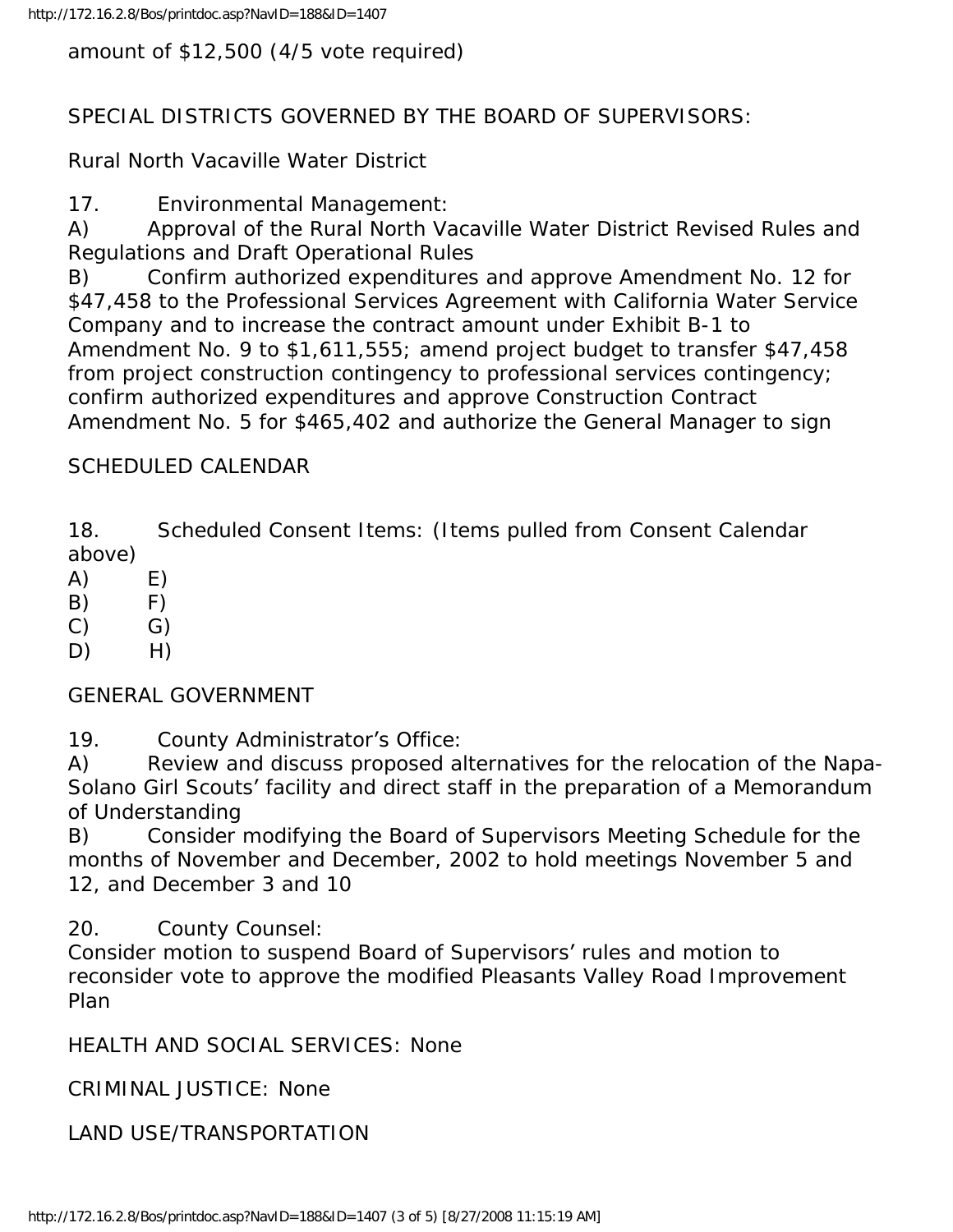#### 21. Transportation:

Consider approval of the proposed Capital Improvement Plan for the installation of street lights within the existing lighting County Service Areas and lighting districts in Solano County

#### 22. Environmental Management:

Receive a report from Environmental Management on the legislative analysis and impact of SB1468 (Knight and Alpert) for General Plan: Military Installations (requested by Supervisor Kromm)

OTHER: None

2:00 P.M.

#### 23. Environmental Management:

Conduct a public hearing and consider options in adopting an interim ordinance as an urgency item, prohibiting the land application of Class B biosolids for an initial period of forty-five days (4/5 vote required)

#### MISCELLANEOUS ITEMS

24. Appointments/Resignations to Boards and Commissions:

#### Agriculture:

Reappointment of Barbara Comfort, Alan Freese, Russell Lester, and Susan Lippstreu to the Agricultural Advisory Committee

25. Adjourn

## MEETING CALENDAR

10/8 2:00 p.m. Solano Partnership Against Violence, 1735 Enterprise Dr., Bldg. 3, FF 10/8 12:00 p.m. Maternal, Child, and Adolescent Health Advisory Board, 1735 Enterprise Dr., Bldg. 3, Gain Conf. Rm., FF 10/9 6:00 p.m. Alcohol and Drug Advisory Board, 1735 Enterprise Dr., Bldg. 3, Conf. Rm. 1, FF 10/9 6:00 p.m. Solano Transportation Authority Board, Suisun City Hall, 701 Civic Center Blvd, Suisun 10/9 6:30 p.m. SIDS Advisory Committee, 300 Hospital Dr., Basement Classrooms, Vallejo 10/9 9:00 a.m. Yolo-Solano Air Quality Management District, 1947 Galileo Court, Suite 103, Davis 10/10 6:15 p.m. Solano County Fair Board of Directors, Administration Building, Solano County Fairgrounds, Vallejo 10/10 1:30 p.m. Emergency Medical Care Committee, 1735 Enterprise Dr., Bldg. 3, Conf. Rm 1, FF 10/10 6:30 p.m. Solano County Aviation Advisory Commission/Airport Land Use Commission, Nut Tree Airport, Vacaville